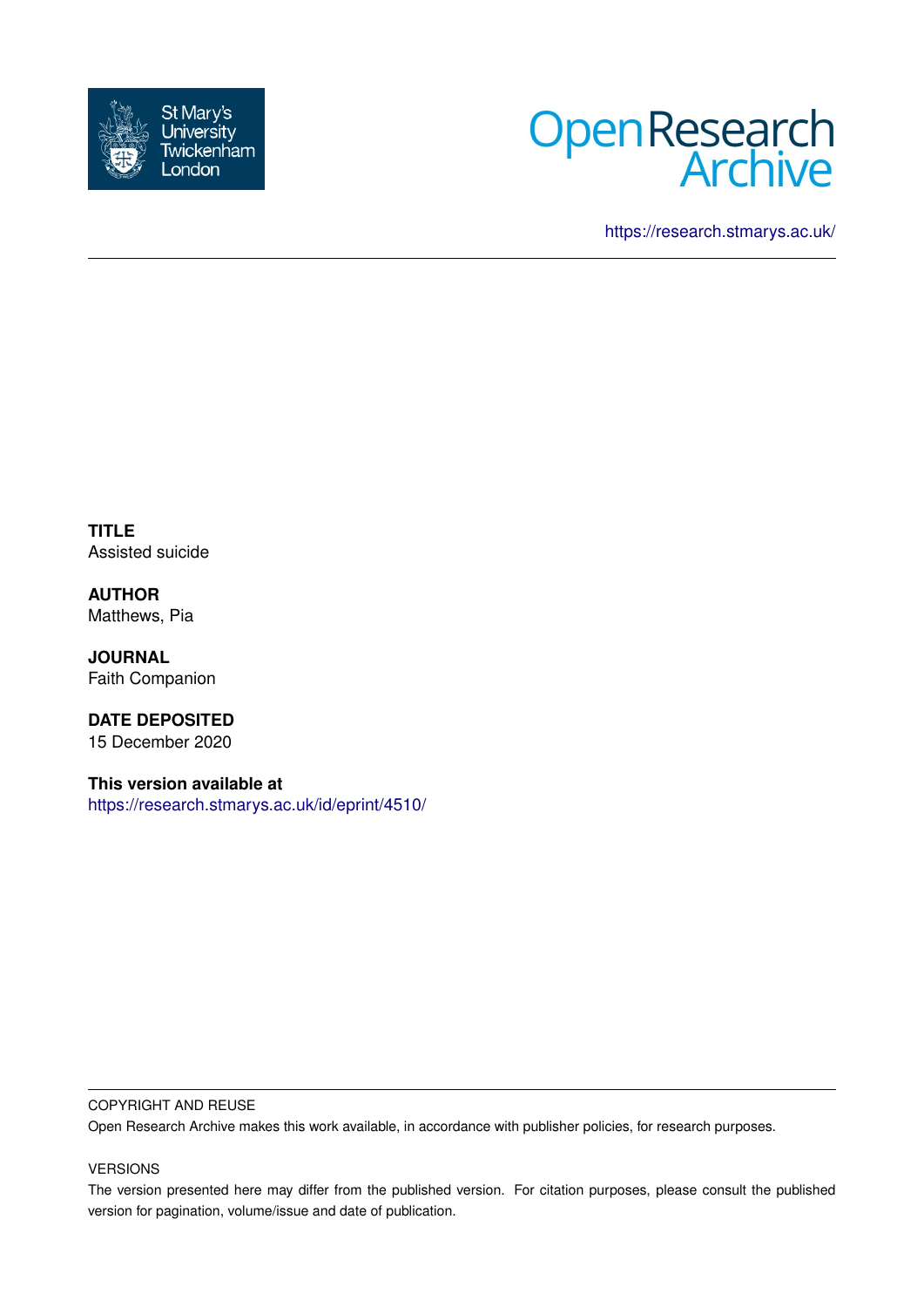## **Is there a right to die? Assisted suicide, assisted dying and changing the law.**

'To have a right to do a thing is not at all the same as to be right in doing it'. These words from G.K. Chesterton's *A Short History of England* are a salutary reminder to those who claim certain rights, and for some time now a new right has been proposed: the right to die. Even though a number of bills advocating for a change in the law to allow for assisted dying or a right to die have failed so far in parliament, proponents of assisted dying are continuing their campaign. Indeed, some campaigners argue that the recent pandemic has given a real impetus to change the law since more and more people have been forced to think about their death and the choices they would like to make.<sup>[1](#page-1-0)</sup> Two prominent organisations promoting a right to die are My Death My Decision (MDMD), formerly The Society for Old Age Rational Suicide, and Dignity in Dying, formerly known as the Voluntary Euthanasia Society. While Dignity in Dying focuses on the right to die for people who are terminally ill, My Death My Decision seeks the right to die by the choice of medically assisted death even if they are not dying. $<sup>2</sup>$  $<sup>2</sup>$  $<sup>2</sup>$ </sup>

 Chesterton's play on words indicates an interesting problem – that of the use of language. Those calling for a change in the law choose to speak about assisted dying. Specifically, Dignity in Dying say that they are not campaigning for assisted suicide since, they argue, the people who will be eligible under their proposed legislation are terminally ill.<sup>[3](#page-1-2)</sup> However, under the proposed legislation it is expected that the person would take the lifeending medication themselves, and suicide is when a person deliberately and voluntarily takes their own life. My Death My Decision argues for assisted dying because it seeks to include those people who are unable to do the final act themselves. It campaigns not only for assisted suicide but also for euthanasia. Another thing to notice is that each organisation has adopted appealing language in their names – 'dignity', 'my decision'. Who could argue against dignity and choice, or against rights?

 Perhaps more significantly Chesterton's words point to some real difficulties with rights language itself, difficulties that Catholic social teaching has often highlighted. Catholic social teaching reminds us that rights sit alongside duties and responsibilities as well as concern for the common good. Moreover, as the Second Vatican Council's declaration *Dignitatis Humanae* explains, the identification of human rights is an important way of responding to and recognising the demands of human dignity, dignity that belongs to every human being. This means that human rights do not have their source in the will or choice of the individual or of governments or of states. Rather, the source of rights is human dignity and of course the ultimate source of human rights and human dignity is found in God the Creator who created human beings in His own image. And human dignity remains no matter the situation or condition of the person, and no matter if they think that their life is worthless.

 Clearly, people who are not believers in God can also understand the concept of human dignity, as shown by the Universal Declaration of Human Rights which states in the preamble that the 'recognition of the inherent dignity and of the equal and inalienable rights of all members of the human family is the foundation of freedom, justice and peace in the world'. According to Article 1 of the Declaration 'all human beings are born free and equal in dignity and rights.' However, one real problem is when dignity is understood purely as an aspect of autonomy, and my 'right to choose' becomes the essential expression of my human dignity. It seems to be the case that Dignity in Dying and My Death My Decision have conflated dignity with choice in precisely this way.

<span id="page-1-0"></span><sup>&</sup>lt;sup>1</sup> https://www.dignityindying.org.uk/news/health-secretary-evidence-assisted-dying-lockdown/<br><sup>2</sup> https://www.mydeath-mydecision.org.uk/

<span id="page-1-1"></span>

<span id="page-1-2"></span><sup>3</sup> https://www.dignityindying.org.uk/assisted-dying/not-campaigning-for/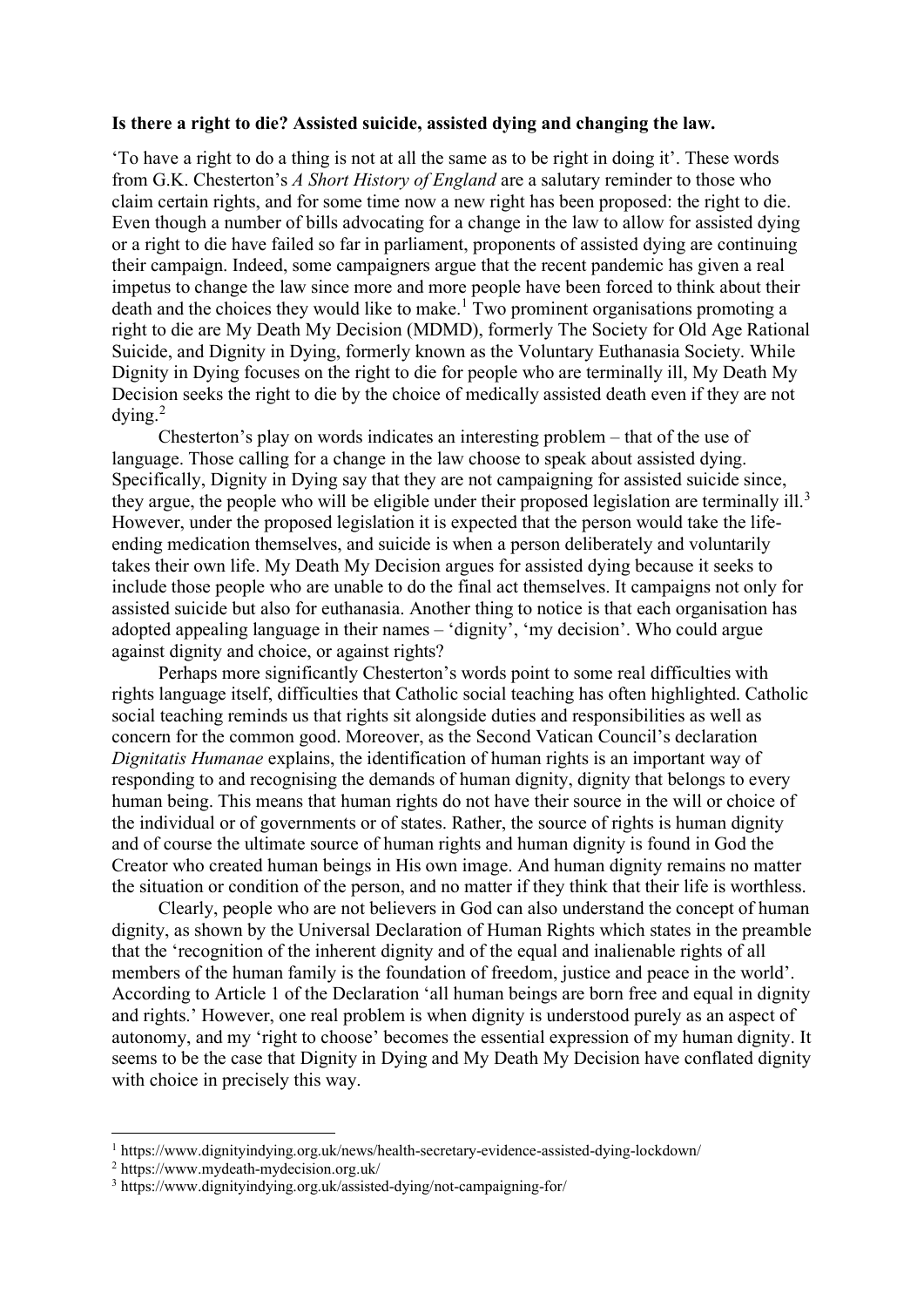In English law human rights can be found specifically in the Human Rights Act 1998. There, among other rights we can find the right to life (Article 2), the right not to suffer torture, inhuman or degrading treatment (Article 3), the right to respect for private and family life (Article 8), and the right to freedom of thought, conscience and religion (Article 9). Rights language, and specifically the rights in Article 2,3,8 and 9, have been vigorously employed in the push to legislate in favour of assisted suicide or assisted dying. If there is a right to life, why not a right to die? Is not the failure to enact assisted dying legislation an instance of prolonging a person's suffering against their will and therefore against the right not to suffer torture, inhuman or degrading treatment? Why does the right to freedom of thought and conscience not include the right to choose how and when to die? Why does the right to private and family life not include protecting a loved one from assisting in suicide? This kind of shift in argument has moved the debate on assisted dying and suicide away from simply the relief of unbearable suffering. In this debate one of the main arguments is that there is a right to personal autonomy, and that the impossibility of exercising that autonomy is an assault on dignity. Thus, it is argued that this can only be corrected by a change in the law allowing for choice and therefore 'dignity' in dying.

 There are many persuasive arguments that point to the mistake of seeing assisted dying as authentic choice or an expression of dignity. However, arguments from rights also require a critique. An exploration of rights-based arguments for assisted dying shows that these arguments cannot be merely another aspect of that human right: the right to die is not simply another aspect of the right to life. The right to life is not a right to decide whether one will or will not continue living. Death is, after all, inevitable and in many cases unpreventable. The right to life prohibits unjust deprivation of life; the right protects an individual. The right not to suffer torture refers to the prohibition against the deliberate infliction of torture or cruel suffering on another person. While it is true that some people feel that their suffering is unbearable, it is not deliberately inflicted by the state. Moreover, people generally receive very good care, including palliative care. Certainly, it is sometimes impossible to treat the kind of pain – soul pain or existential pain – that lead some to ask for assisted dying, but again this pain is not deliberately inflicted by another. At the very least suffering requires compassionate accompaniment not the elimination of the sufferer. While people may have the right to hold certain thoughts and beliefs, this does not automatically translate into a right to put those thoughts and beliefs into action. The right to privacy and family life is a broad right and encompasses the element of protection of personal autonomy. A ban on assisted suicide does seem to interfere with personal autonomy. However, this right is subject to a proviso that accepts interference in personal autonomy to further certain specific interests including the protection of the rights or lives of others. Moreover, privacy and family life are often the scenes of harms like domestic abuse and controlling behaviours. But even more significantly, the ending of life is simply not a private matter. After all, that is why the UK government has put in place strategies to prevent suicide, and as the strategy says, every suicide is both an individual tragedy and a terrible loss to society; 'one death to suicide is one too many', suicide prevention is everyone's business. What kind of society are we to become if we do not think that a person's death by assisted dying or assisted suicide is equally an individual tragedy and terrible loss to society, and so should be prevented not promoted?

 The idea that there could be a right to assisted suicide and so there needs to be a change in the law comes in part from confusion over the law on suicide itself. As promoters of assisted dying legislation point out, assisting in suicide is the only crime where the actual act itself – suicide – is not a crime. However, this in part does not consider the rationale behind current legislation. Suicide was decriminalised under the Suicide Act 1961 because it became increasingly clear that prosecuting people who had attempted suicide but survived was not